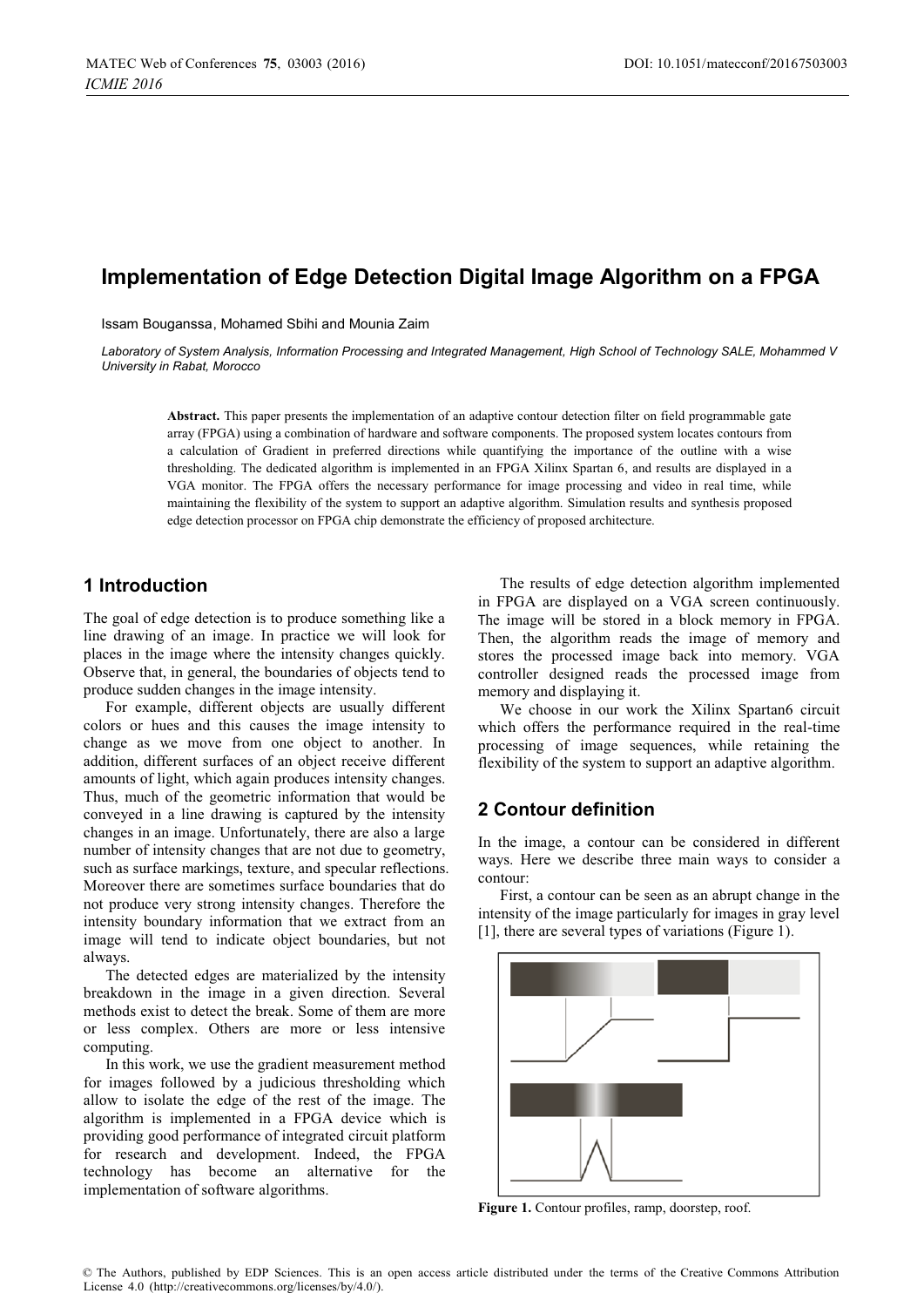Secondly, a way very similar to that mentioned above, to consider the contour as a difference on color.

Thirdly, if we consider the image as a 2D signal, we can go in the frequency domain (Fourier transform or wavelet for example) [2]. In this case, a contour can be represented as the high frequency signal.

### **3 Edge detection principle with gradient**

A local variation of intensity is a primary source of information in image processing. It's measured by *the gradient* [3,4] vector function of the pixel [i, j]*.*

#### **3.1 The gradient in a discrete image**

In an orthogonal coordinate system  $(Oxy)$  where  $(Ox)$ is the horizontal axis and  $(Oy)$  the vertical axis, the image *gradient* (or rather the *luminance f*) at any point or pixel coordinates (x, y) is denoted by:

$$
Grad f = \nabla f = \begin{pmatrix} \frac{\partial f}{\partial x} \\ \frac{\partial f}{\partial y} \end{pmatrix} \tag{1}
$$

The *module of the gradient* quantifies the importance of the contour highlighted, that is to say the magnitude of the jump intensity observed in the image:

$$
\|\nabla f\| = \sqrt{\left(\frac{\partial f^2}{\partial x}\right) + \left(\frac{\partial f^2}{\partial y}\right)}\tag{2}
$$

The *direction*  $\alpha$  *of the gradient* determines the present edge in the image. Indeed, the gradient direction is orthogonal to that of the outline:

$$
\alpha_{o} = \arctan(\frac{\partial f/\partial y}{\partial f/\partial x})
$$
 (3)

The principle of *edge detection by the use of the gradient* is to calculate,in the first time, the gradient of the image in two orthogonal directions, then the gradient module. The next step is to make a selection of the most marked contours, that is to say the points of stronger contrast with adequate thresholding (see below).



**Figure 2.** principle of edge detection.

#### **3.2 Mask with two elements**



The correlation of the mask with a luminance image [5],  $f(i, j)$  can be written:

$$
\sum_{m=0}^{1} \sum_{n=0} h(m, n) f(m + i, n + j)
$$
  
= h(0,0 f(i, j) + h(1,0) f(i + 1, j)  
= f(i + 1, j) - f(i, j) (4)

#### **3.3 Mask with three elements**

The gradient calculation is achieved by means of two masks, the first performing a horizontal gradient, the second vertical gradient. The second mask is derived from the first by a rotation of  $\frac{\pi}{2}$ .

$$
[-1 \ 0 \ 1]
$$
 and  $[-1 \ 0 \ 1]$ <sup>T</sup>

Compared to previous, [6], [7] this mask has the advantage of producing two effects. To calculate the gradient in one direction, and performs a smoothing in the orthogonal direction. This smoothing makes it a little less sensitive to noise than the previous mask. The origin of this mask is always the center pixel. The value of the constant C can take 1 or 2 to increase the effect of smoothing.

The output pixel obtained after filtering is:

$$
\sum_{m=-1}^{1} \sum_{n=-1}^{1} h(m,n) f(m+i, n+j)
$$
  
= 
$$
\frac{1}{c+2} \{h(-1,1) f(i-1,j+1) + h(0,1) f(i,j+1)\}
$$
  
+ 
$$
\frac{1}{c+2} \{h(1,1) f(i+1,j+1) + h(-1,-1) f(i-1,j-1)\}
$$
  
+ 
$$
\frac{1}{c+2} \{h(-1,0) f(i-1,j) + h(-1,1) f(i-1,j+1)\}
$$
  
= 
$$
\sum_{m=-1}^{1} \sum_{n=-1}^{1} h(m,n) f(m+i,n+j)
$$
  
= 
$$
\frac{1}{c+2} \{f(i-1,j+1) + c f(i,j+1) f(i+1,j+1)\}
$$
  
= 
$$
\frac{1}{c+2} \{f(i-1,j-1) + c f(i-1,j) f(i-1,j+1)\}
$$
(5)

The equation reveals the double action with a horizontal middle ages of three pixels on the lines above and below the central pixel and calculate the vertical gradient between the two lines.

For the detection of vertical edges, other mask is used. The output pixel obtained after filtering can be put in the form:

$$
\sum_{m=-1}^{1} \sum_{n=-1}^{1} h(m,n) f(m+i,n+j) = \frac{1}{c+2} \{f(i+1,j+1) - f(i-1,j+1)\} + \frac{1}{c+2} \{c f(i+1,j) - c f(i-1,j)\} + \frac{1}{c+2} \{f(i+1,j-1) - f(i-1,j-1)\}
$$
 (6)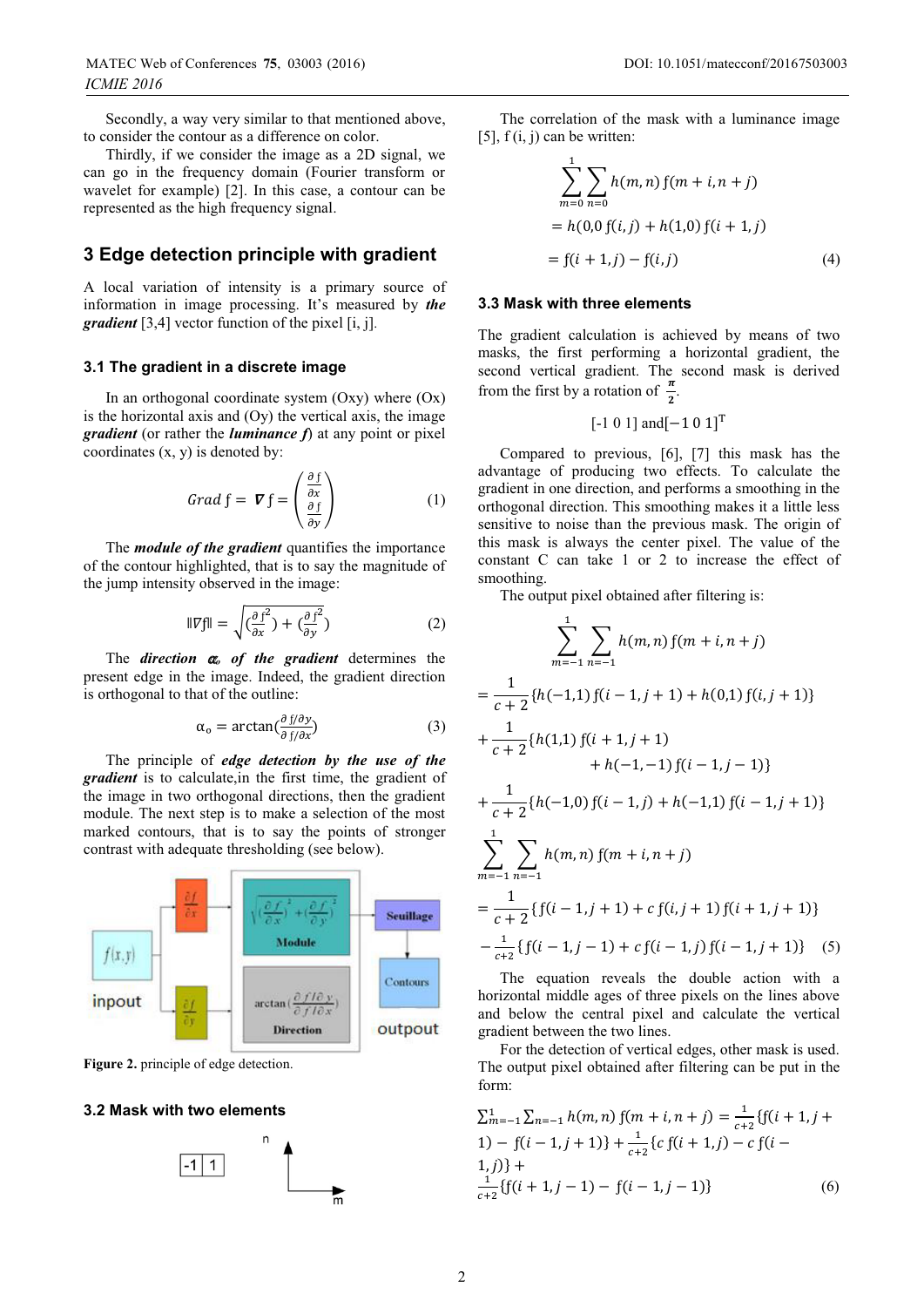This equation shows the dual action: calculate on three lines the horizontal gradient then applied a vertical smoothing.

Note:

The main interest of these masks is the ease of implementation and the speed of processing. Their disadvantage is their sensitivity to noise. However the detected edges are often quite large. According to the filters of three elements are the most used in industrial applications requiring real-time constraints.

### **4 Requirements image processing material**

Treatment of live image requires high computing power. For example, the standard image.jpg with a dimension of 640\*480 approximately 0.25 mega pixels per image, with a calculated power of 100 frames per second for a 25Mhz processor. The size of the image can be greater [8,9], the amount of processing required per pixel depends on the image processing algorithm.

The edge detection algorithm by the concentration gradient is a combination of four steps, the horizontal gradient, the vertical gradient, their modules and finally a suitable thresholding.

Depending on the size of the masks, the processing requirements for the first two convolution steps may to be change. Using the assumption of a mask size of 2\*1 or 3\*1 for the partial derivative, both steps require more operations per pixel. This implementation requires less complexity than most typical 2-D convolution process because of the symmetry characteristics and separable Gaussian masks. The steps of the calculation module and thresholding requires fewer operations per pixel.

Such as high resolution images become more frequent, the processing requirements will increase. The high resolution images of the standards generally have ten times more pixels per image. The computational load is approximately ten times higher. They require more DSP or a single, very expensive high-end DSP. In this scenario, FPGAs offer a real-time alternative platform image processing. FPGA effectively supports high levels of parallel processing data flow structures (Figure 4), which are important for the effective implementation of image processing algorithms.



Figure 3. processing of data streams in parallel.

## **5 Hardware implementation on FPGA of the Xilinx family**

For the implementation of our algorithm, we used the platform of Xilinx nexys3 Spartan-6 FPGA and VGA monitor to display results.



The algorithm was developed on Xilinx ISE interface and all the blocks are programmed in VHDL with the following block diagram:



**Figure 4.** block diagram of programs.

Our project consists of several blocks, which are other than VHDL programs:

### **5.1 Block program "Memory"**

The **"***Memory"* block that exists in the party IP (intellectual property) to the Xilinix software is configured according to the size of the image that will store, each memory cell contains 8 bits (8 bits is the value which is coded each RGB pixel).

#### **5.2 Block program "Memory Playback"**

Since the image is not necessarily the same size as the screen, the program is necessary for the correct positioning of the image on the screen.

### **5.3 Block program "VGA Screen"**

The program's role to define. The VGA monitor is controlled by five 10-bit coded signals: red (3 bits), green (3 bits), blue (2 bits), horizontal sync and vertical sync 1 bit 1 bit. The three color signals, collectively known as the RGB signal are used to control the color of a pixel at a location on the screen. In order to produce other colors, each color analog signal is to be supplied with a voltage between 0.7 and 1.0 volts for varying the intensities of the colors.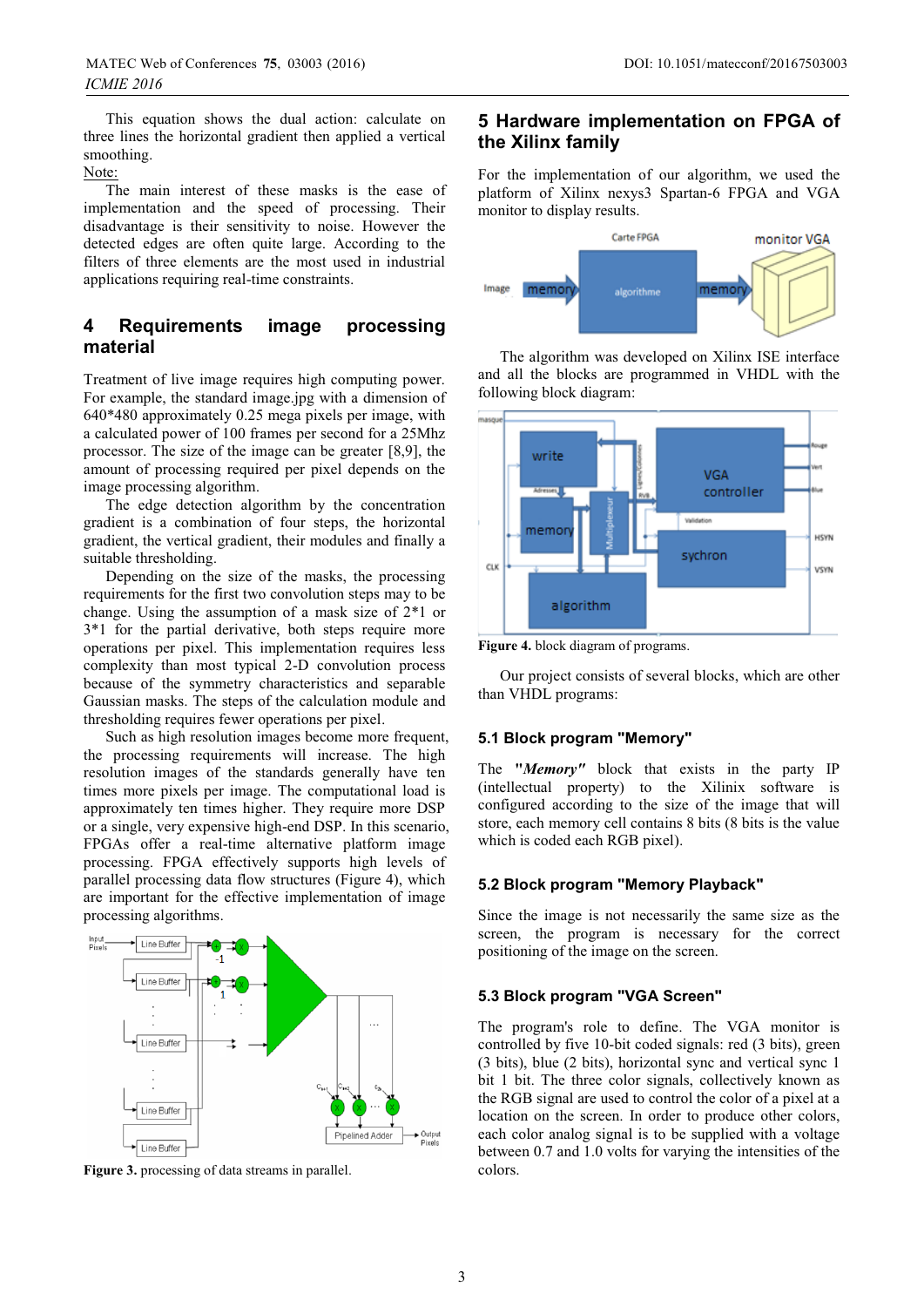#### **5.4 Block program "Synchronization"**

The program lets you synchronize the scanning of pixels on the screen of a horizontally and vertically. Signals are used to control the synchronization of the scanning speed. The horizontal synchronizing signal determines the time to scan one line, while the vertical synchronizing signal determines the time to scan the entire screen. By manipulating these signals, the images are formed on the monitor screen.



**Figure 5.** Operating principle of VGA controller.

### **5.5 Block program "algorithm"**

It's the same principle previously defined in Part 3 for edge detection. The pixels after the conversion are always less than the total number of pixels. The upper limit guarantees that the operations depending on the FIFO list can be completed during the real-time processing period of a frame. FIFOs are implemented using multiple integrated M4K memory blocks, which are a size of 4 kbps each. The image of the edge detection result is stored in the blocks of RAM built in the Spartan-6 device. These large blocks of integrated RAM can be used to store temporarily the edge image when 2 bits are allocated to each pixel location.

Following diagram shows the different blocks implemented on the Xilinx ISE software:



**Figure 6.** The blocks implemented on Xilinx ISE.

Preliminary results show the FPGA design clocked at 100MHz Spartan-6 targeting (Figure 7).



**Figure 7.** The image results before treatment, image after treatment.

We used a test image with a resolution of 200x200. The module is fully pipelined where a resulting pixel is calculated at each clock cycle [10]. With this rate and the clock frequency, it is possible to treat more than 400 image frames at 200x200 resolutions.

The design is scalable to handle high-resolution images while maintaining the clock frequency used to treat standard resolution video at 30 frames per second, as well as computer vision applications at high speeds, which require more 80 fps.

It is possible to increase the frequency above 100 MHz by introducing more pipeline stages at the expense of increased resource utilization [11]. But the uses of high resolution images require a more powerful processor that exceeds the range Spartan, in talking about the Virtex range, high performance at frequencies exceeding 500MHz.

### **6 Conclusion**

In this paper, we propose implementation of edge detection algorithms on a FPGA. The presented method is based on detection of the maximum gradient of the horizontal and vertical image, on the module of them and on the thresholding to select the strongest contours.

The results obtained show is the clear presence of all the contours that exist in the images (horizontal and